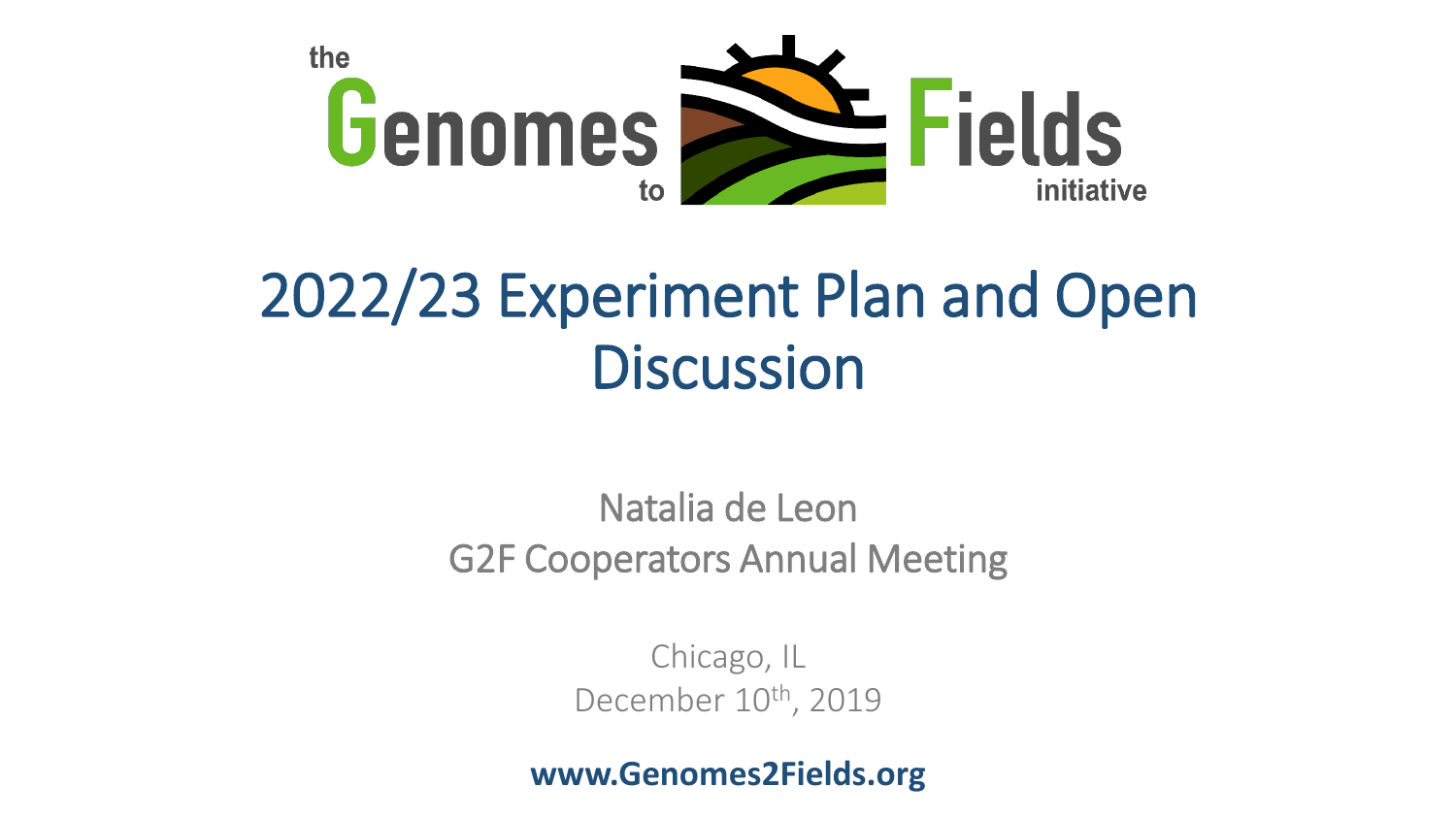### Timeline for Germplasm Development:

#### $\Diamond$  Super Fast Track:



 $\Diamond$  Longer-term: Develop a germplasm generation infrastructure that provides useful resources to the community over time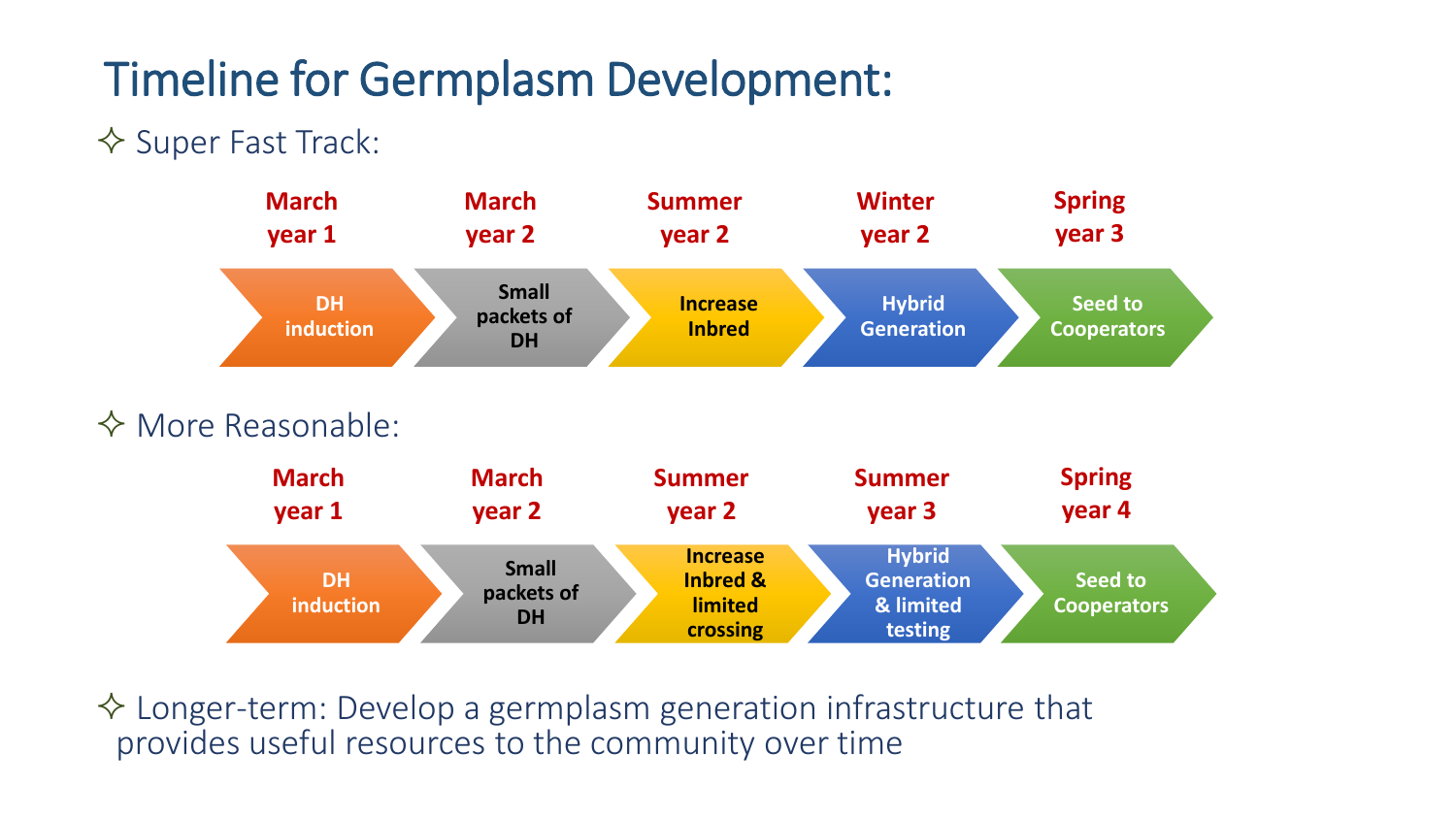## Plan for 2022-23 – alternative 1:

❖ Mini NAM involving LH82 crossed by PHK76, PHN46 and PHP02

❖ DH derived from  $F<sub>2</sub>$  bulk with in-kind support by AgReliant Genetics, LLC

❖ cross by relevant tester (e.g. PHT69 and FBLL)



**Grain Yield Year Effect** 

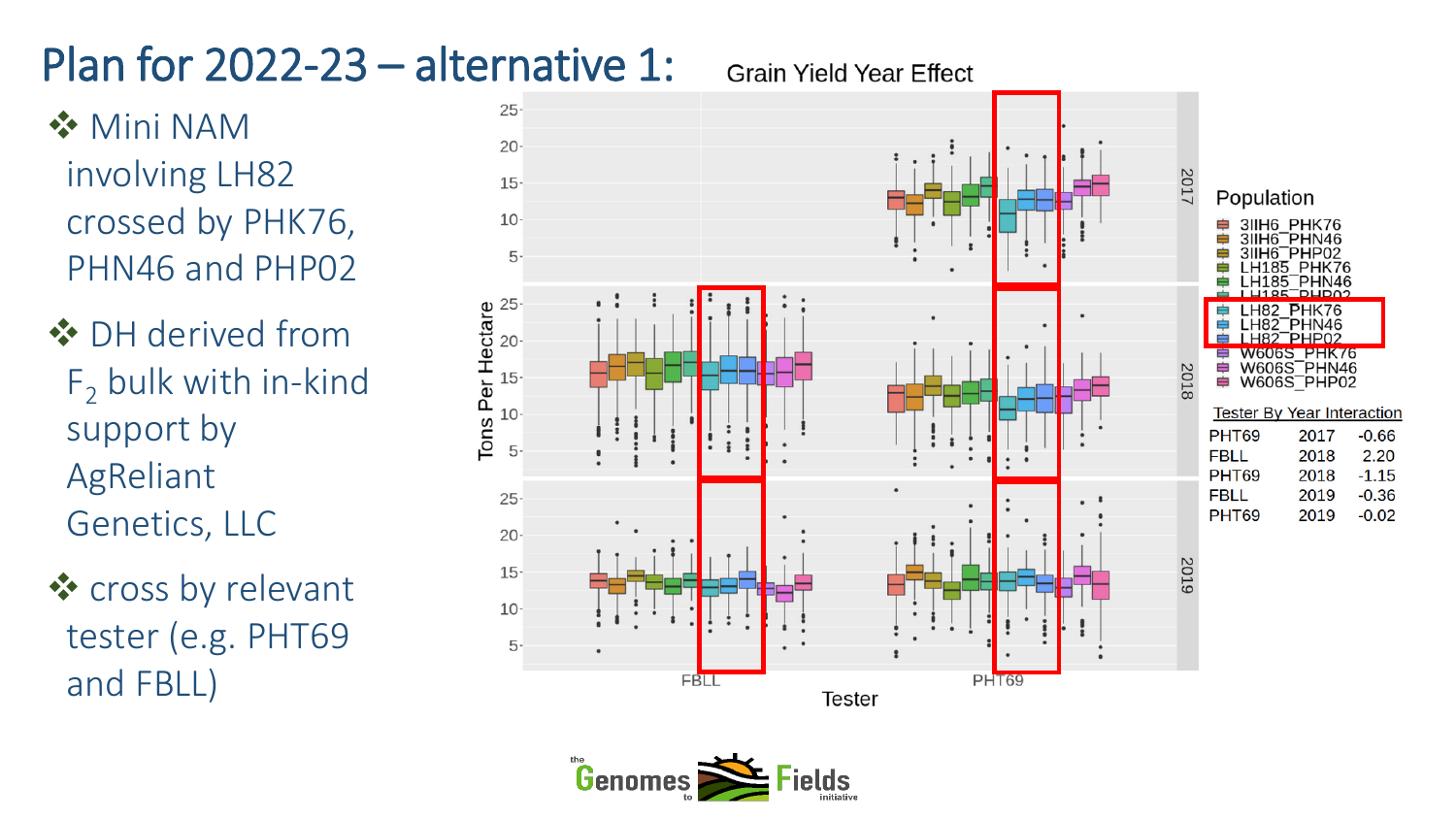### LH82 Mini NAM Example:

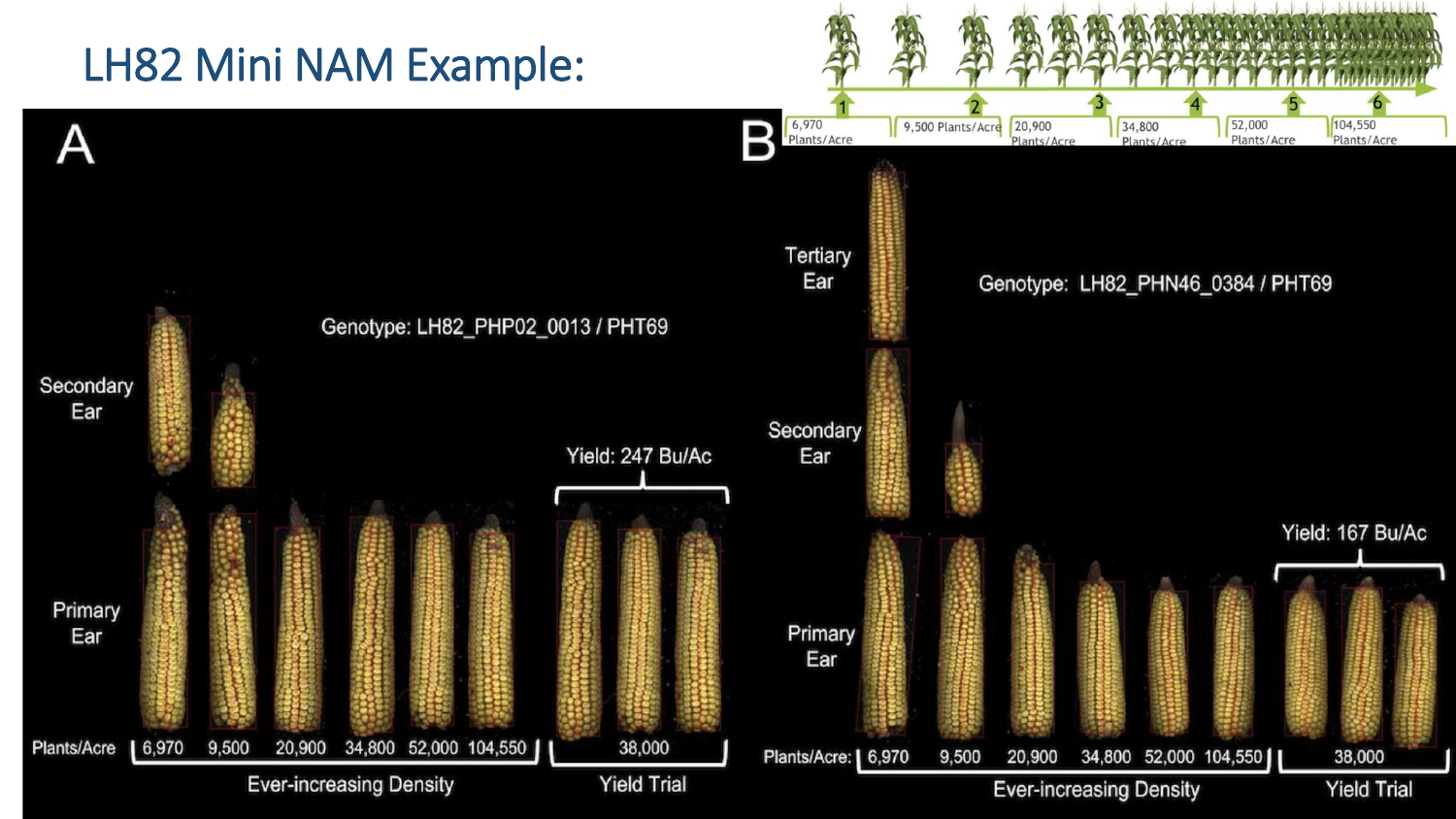### Plan for 2022-23 – alternative 2:

**❖ BGEM population with** PHB47 and PHZ51 (Vanous et al, 2017 - Plant Genome 11:170083 - doi: 10.3835/plantgenome201 7.09.0083)

- ❖ Diverse panel of exotic derived doubled haploid lines derived from  $BC_1F_1$
- ❖ 252 DH representing 54 different maize races

| Table 1. Summary statistics of flowering and plant architecture traits for PHZ51 derived, PHB47 derived, and |  |  |
|--------------------------------------------------------------------------------------------------------------|--|--|
| combined PHZ51/PHB47 derived BGEM lines.                                                                     |  |  |

| Group†                   | <b>Trait</b>   | RP‡§    | Mean¶   | <b>Minimum</b> | <b>Maximum</b> | Range¶ | SD <sup>#</sup> | $h2$ (SE)  |
|--------------------------|----------------|---------|---------|----------------|----------------|--------|-----------------|------------|
| PHZ51 derived BGEM Lines | <b>GDUSHD</b>  | 1481.6  | 1545.5  | 1407.6         | 1712.1         | 304.4  | 60.2            |            |
|                          | GDUSLK         | 1507.7  | 1591.8  | 1426.2         | 1764.3         | 338.1  | 74.5            |            |
|                          | ASI            | $-28.3$ | $-46.3$ | $-121.1$       | 21.8           | 142.8  | 33.7            |            |
|                          | <b>RSHDSLK</b> | 1.0     | 1.0     | 0.9            | 1.0            | 0.1    | 0.02            |            |
|                          | PH             | 181.8   | 182.0   | 143.2          | 246.6          | 103.4  | 16.0            |            |
|                          | EH             | 66.4    | 72.1    | 50.3           | 110.9          | 60.6   | 10.2            |            |
|                          | <b>AEPH</b>    | 115.6   | 110.0   | 89.8           | 146.3          | 56.5   | 10.1            |            |
|                          | <b>REHPH</b>   | 0.4     | 0.4     | 0.3            | 0.5            | 0.2    | 0.03            |            |
| PHB47 derived BGEM Lines | <b>GDUSHD</b>  | 1473.7  | 1528.9  | 1368.1         | 1718.7         | 350.6  | 63.6            |            |
|                          | <b>GDUSLK</b>  | 1488.4  | 1557.8  | 1409.0         | 1719.6         | 310.6  | 61.9            |            |
|                          | <b>ASI</b>     | $-14.6$ | $-29.9$ | $-120.4$       | 21.1           | 141.5  | 26.4            |            |
|                          | <b>RSHDSLK</b> | 1.0     | 1.0     | 0.9            | 1.0            | 0.1    | 0.02            |            |
|                          | PH             | 179.9   | 179.3   | 134.9          | 221.9          | 87.0   | 14.8            |            |
|                          | EH             | 63.0    | 68.9    | 43.4           | 96.1           | 52.8   | 9.3             |            |
|                          | AEPH           | 117.1   | 110.7   | 90.9           | 137.7          | 46.7   | 8.9             |            |
|                          | <b>REHPH</b>   | 0.4     | 0.4     | 0.3            | 0.5            | 0.2    | 0.03            |            |
| Combined                 | <b>GDUSHD</b>  | -       | 1535.9  | 1368.1         | 1718.7         | 350.6  | 62.6            | 0.93(0.09) |
|                          | <b>GDUSLK</b>  |         | 1572.2  | 1409.0         | 1764.3         | 355.3  | 69.4            | 0.94(0.09) |
|                          | ASI            |         | $-36.8$ | $-121.1$       | 21.8           | 142.8  | 30.7            | 0.90(0.09) |
|                          | <b>RSHDSLK</b> |         | 1.0     | 0.9            | 1.0            | 0.1    | 0.02            | 0.90(0.09) |
|                          | PH             |         | 180.4   | 134.9          | 246.6          | 111.7  | 15.3            | 0.90(0.09) |
|                          | EH             |         | 70.2    | 43.4           | 110.9          | 67.5   | 9.8             | 0.88(0.09) |
|                          | AEPH           |         | 110.4   | 89.8           | 146.3          | 56.5   | 9.4             | 0.87(0.09) |
|                          | <b>REHPH</b>   |         | 0.4     | 0.3            | 0.5            | 0.2    | 0.03            | 0.83(0.09) |

† Group, PHZ51 derived BGEM Lines, corresponds to the 98 BEM lines with PHZ51 as the recurrent parent. PHB47 derived BGEM Lines corresponds to the 134 BGEM lines with PHB47 as the recurrent parent. Combined, 232 BGEM lines were used in GWAS.

# RP, recurrent parent; SD, standard deviation.

§ RP corresponds to groups' respective recurrent parent. Values listed are trait least-square means of recurrent parent.

 $\parallel$  Values are estimated from trait BLUPs of n lines within each group. n = 98, PHZ51; n = 134, PHB47.

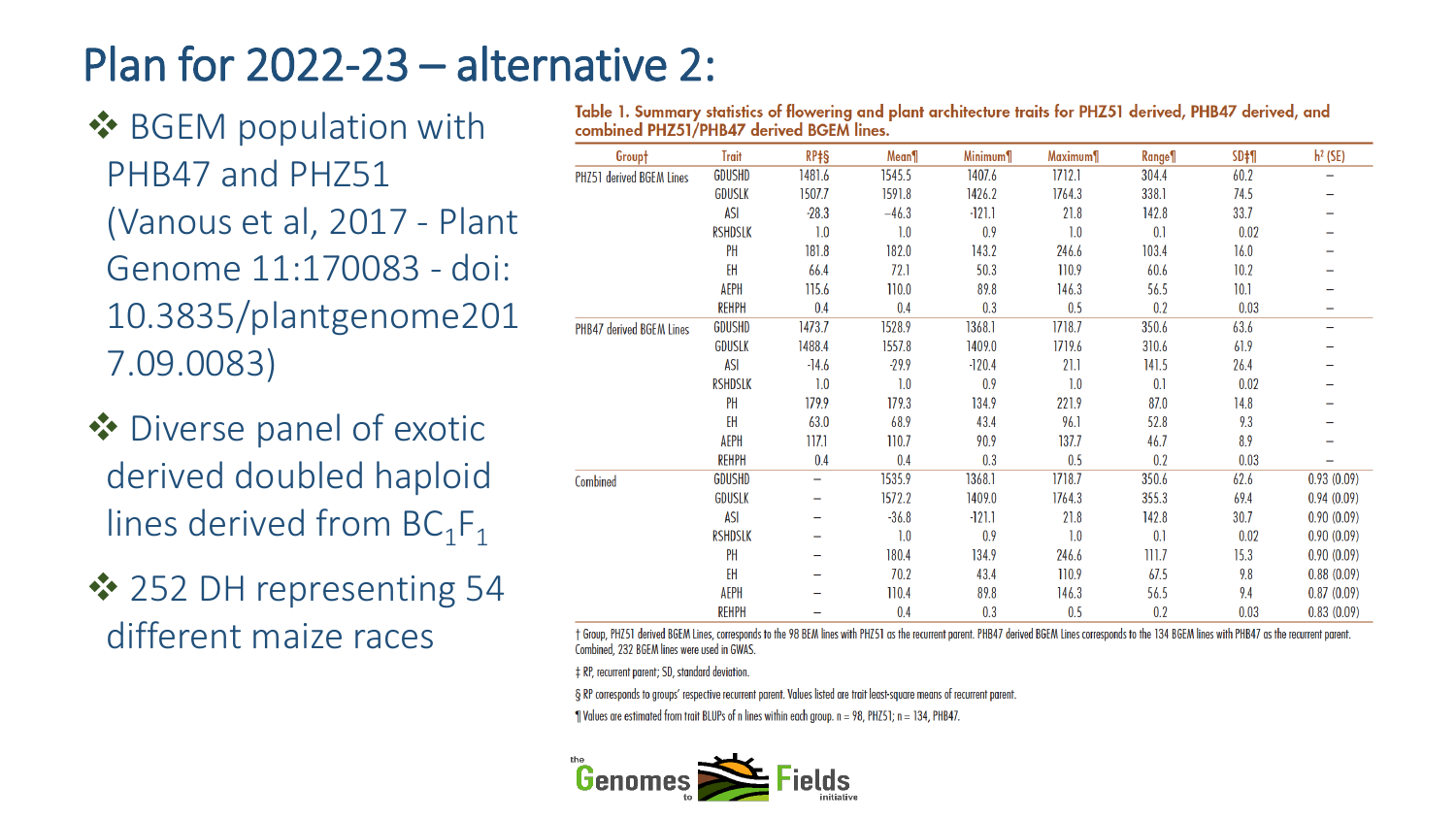### Plan for 2024-25:



Most useful population structure (biparental, MAGIC, factorial)?

 $\Diamond$  Scale - Appropriation of Genomes to Phenomes could mean moving to 5,000 plots per location?

 $\Diamond$  Value of evaluating similar sets of materials across environments

**☆ Research Questions?**